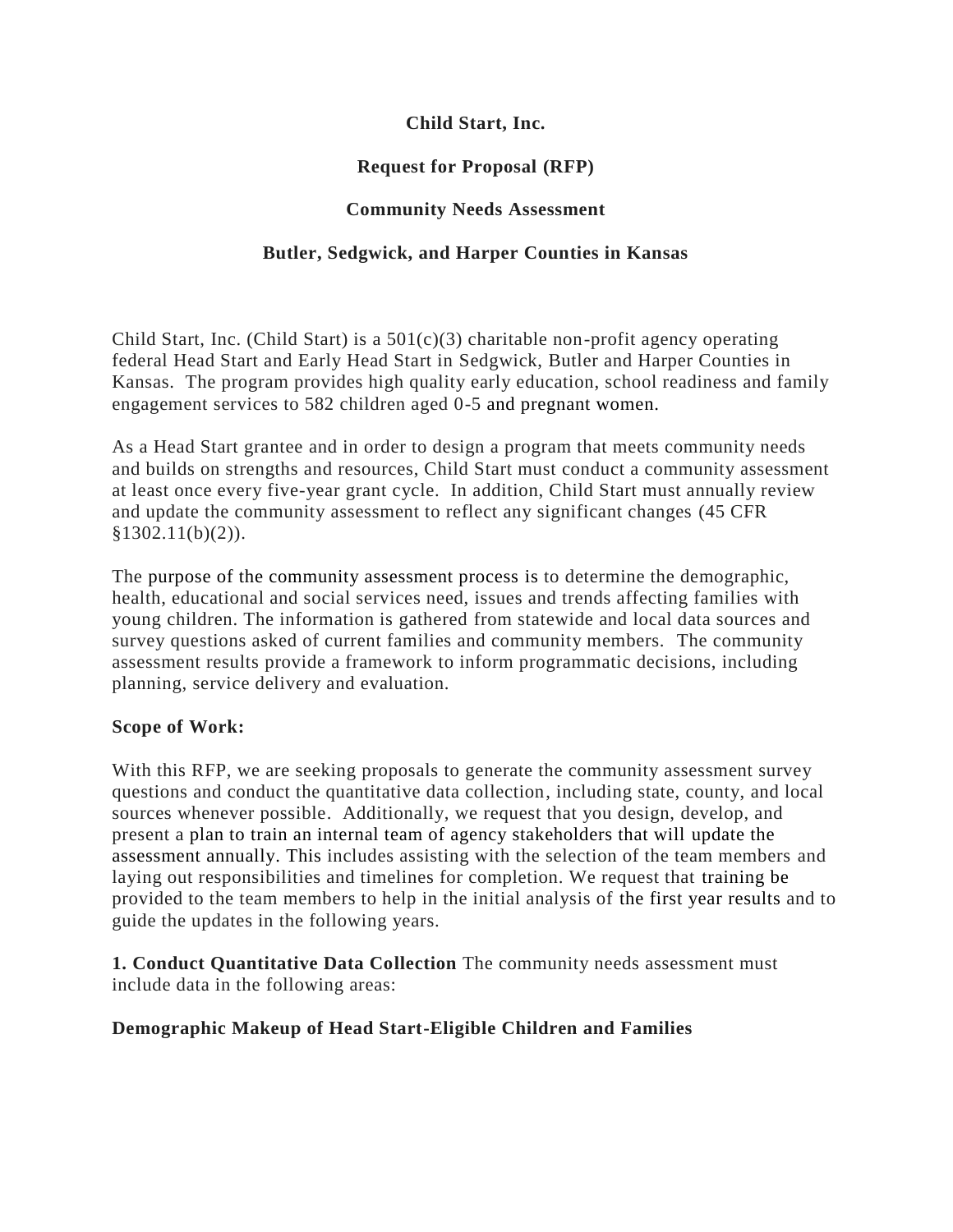- Include the number of eligible infants, toddlers and preschool age children, and expectant mothers, including their geographic location, race, ethnicity, and languages spoken.
- Data also must be collected about three specific populations: children experiencing homelessness, children in foster care, and children with disabilities.
- Include child welfare data, service area demographics (e.g., household income, employment, poverty levels, housing and homelessness, education levels, substance misuse data), environmental issues, community safety data.
- Changes to current economic/social conditions or other selected issues identified from the review of recent publications/reports from primary sources including Kansas Kids Count, Public Health, United Way and data released from the 2020 US census.

### **Education, Health, Nutrition and Social Service Needs of Head Start-Eligible Children and Families**

• Trends and service needs (education, health, nutrition, and social service needs) of low-income families with young children.

# **Other Early Childhood Education Programs that Serve Eligible Children**

- Other child development and childcare programs that are serving low-income children by age, including rates of tuition charged by these programs and access by low-income families to these programs.
- Consider such factors as location, schedule, and duration of services; vacancy and waiting list statistics; affordability and accessibility of care services; ages served; and the scope and quality of services.
- Details about home visiting services and publicly funded state and local preschools must also be included, along with an estimate of the approximate number of eligible children served in these various settings.

### **State and Community Resources**

- The estimated number of children with disabilities 0-5, including types of disabilities and relevant services and resources provided to these children by community agencies including programs outside school districts.
- Provide information on access to WIC, SNAP, and other nutrition programs.
- Provide information on availability of health insurance and dental care for children.
- Resources in the communities that could be used to address the needs of Head Start eligible children and families

# **2. Develop Questionnaire to Survey Families and Community Stakeholders**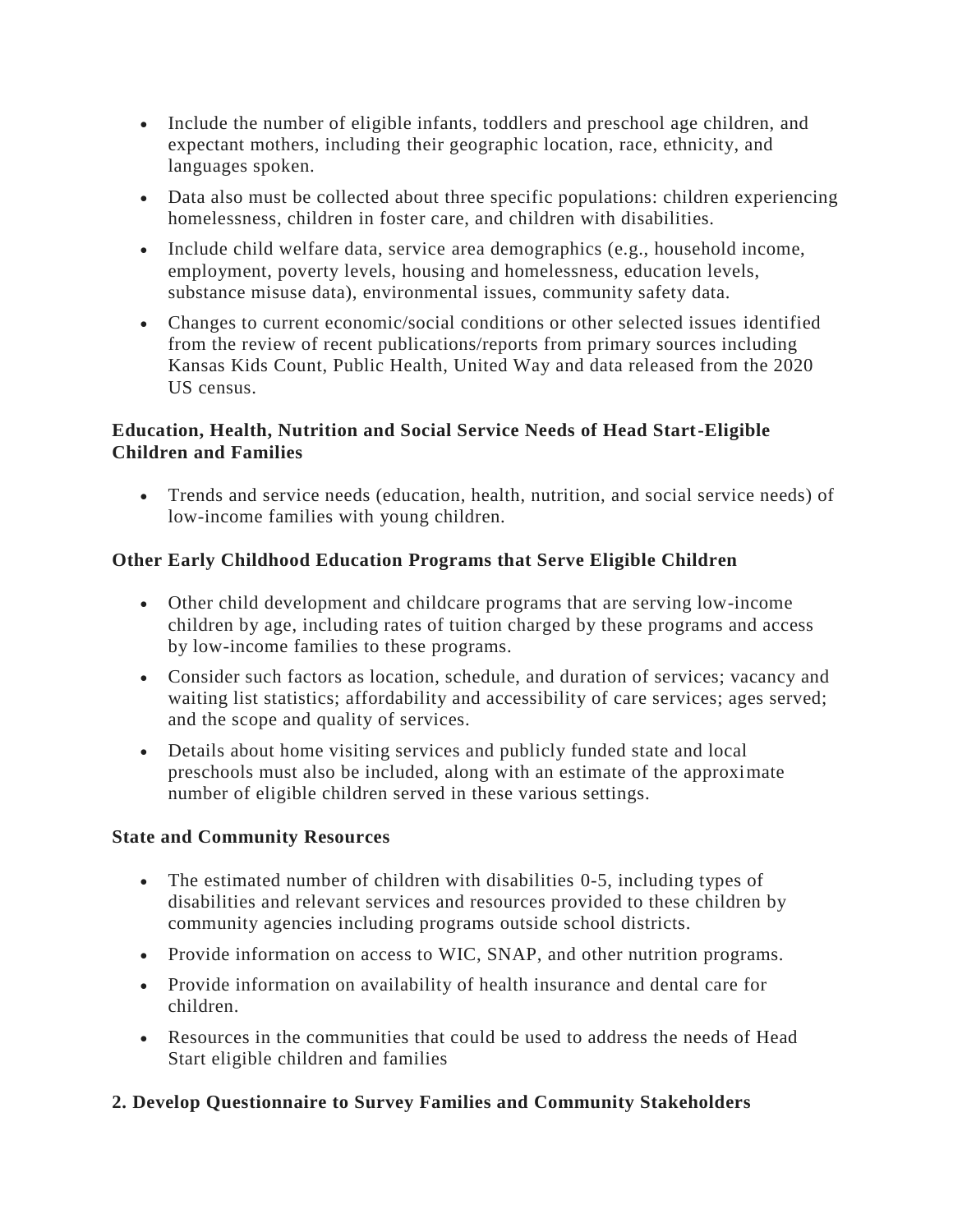Some of the data gathering will require that we ask questions directly to families and community stakeholders. For example, we will need to ask families about the services they are receiving from Head Start in order to assess whether their needs are being met. The selected vendor, with input from Child Start, will create a scientifically tested survey tool to distribute to families and others which will give us the data with confidence that it is an accurate reflection of our community's needs.

For further details, click this link for the complete Head Start Community Assessment Guidance:

[https://eclkc.ohs.acf.hhs.gov/program-planning/community-assessment-foundation](https://eclkc.ohs.acf.hhs.gov/program-planning/community-assessment-foundation-program-planning-head-start/community-assessment-foundation-program-planning-head-start)[program-planning-head-start/community-assessment-foundation-program-planning-head](https://eclkc.ohs.acf.hhs.gov/program-planning/community-assessment-foundation-program-planning-head-start/community-assessment-foundation-program-planning-head-start)[start.](https://eclkc.ohs.acf.hhs.gov/program-planning/community-assessment-foundation-program-planning-head-start/community-assessment-foundation-program-planning-head-start)

# **Time Period:**

Submission close date: April 22, 2022

Selection decision: April 30, 2022

Project completed by: August1, 2022

# **Proposal:**

The ideal vendor will have a strong research, data collection and data analysis skills. They will be able to present this data in a manner that is understandable to parents, employees, and members of the board. A familiarity with Head Start, childcare and other systems designed to benefit families desired.

Please submit:

- Resume/Qualifications
- References from two clients for whom you have performed similar work
- Example of work
- Cost proposal and detailed timeline

Requests will be evaluated on the following:

- 1. Understanding of Child Start's needs.
- 2. Understanding of Child Start's industry.
- 3. Qualification of staff to be assigned to this project.
- 4. Approach to the project including methodology, collaboration with key leadership and project timetable.
- 5. Price